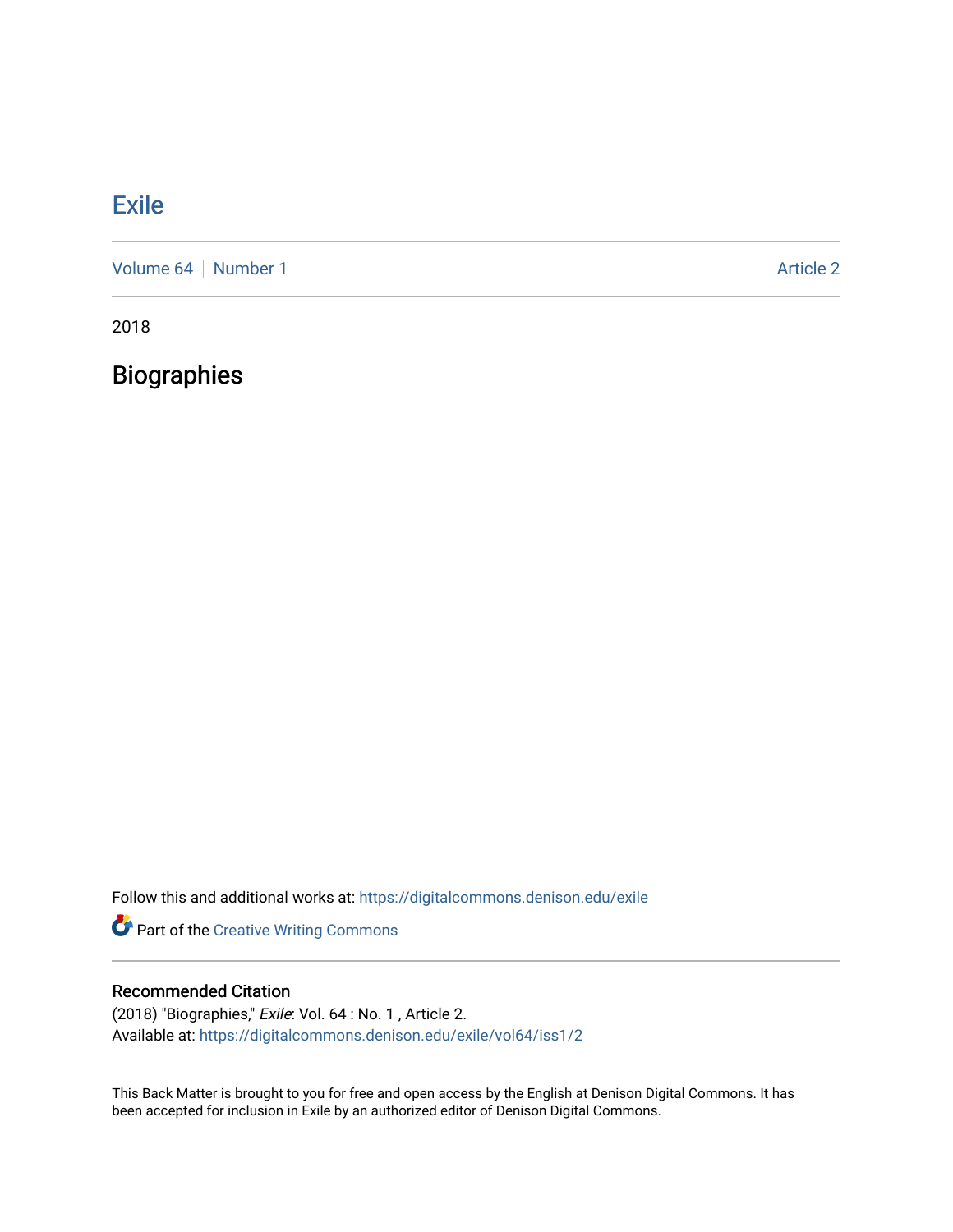## BIOGRAPHIES

Britanny  $ATKINSON$  is a senior creative writing major. She enjoys sunflowers, honeybees, and hot coffee. Her mantra for life is to be kind.

 $Jalev$   $BRUURSEMA$  is a sophomore from Chicago studying Anthropology A Sociology with a minor in Spanish. On campus, you can find her practicing Spanish at the Language  $\&$  Culture House, making milkshakes at the Bamlersnalch, or drinking chai in the Open House. Jalev is very excited Io see her work appear in Ex*ile.*

 $EB\ BORDOW$  is a current sophomore at Denison from Milwaukee, W isconsin, majoring in an IDM in Language f unctionality in Society. EB worked as the mascots Bernie Brewer and the Racing Sausages of the <sup>M</sup>ilwaukee Brewers!

Jordan CARDINALE is <sup>a</sup> sophomore with <sup>a</sup> major in English Literature and a minor in Spanish. <sup>W</sup> ithin her major, she is concentrating on Medieval and Renaissance British Literature and is learning Ohl English. She enjoys the outdoors, soccer, ballet, reading, and writing. Jordan is also involved in Kappa Kappa Gamma, HerCampus, TedxDenisonl, is the Vice President of Club Soccer, and works as an ARC Spanish tutor.

Imani  $\mathrm{CONGDON}$  is a sophomore at Denison University. She has spent much of her life involved in the arts, starting violin and voice training at a very young age, and writing creatively ihronghoiil primaiy school. She majors in both Classical Studies and English, with a Black Studies minor.

 $\rm Cassandra\ FLEMING$  is a Communication Major and Creative Writing minor at Denison. Her two great passions, besides writing, are hedgehogs and Harry Potter. Cassandra would like to thank her family; Marc, Pamela, Rachel Arianna, and Scott, as well as her boyfriend Ben för always supporting her writing, and more importantly putting up with her puns.

Micah FRENKIEL is a sophomore creative writing major and French minor Outside of her major, she is really interested in film and photography.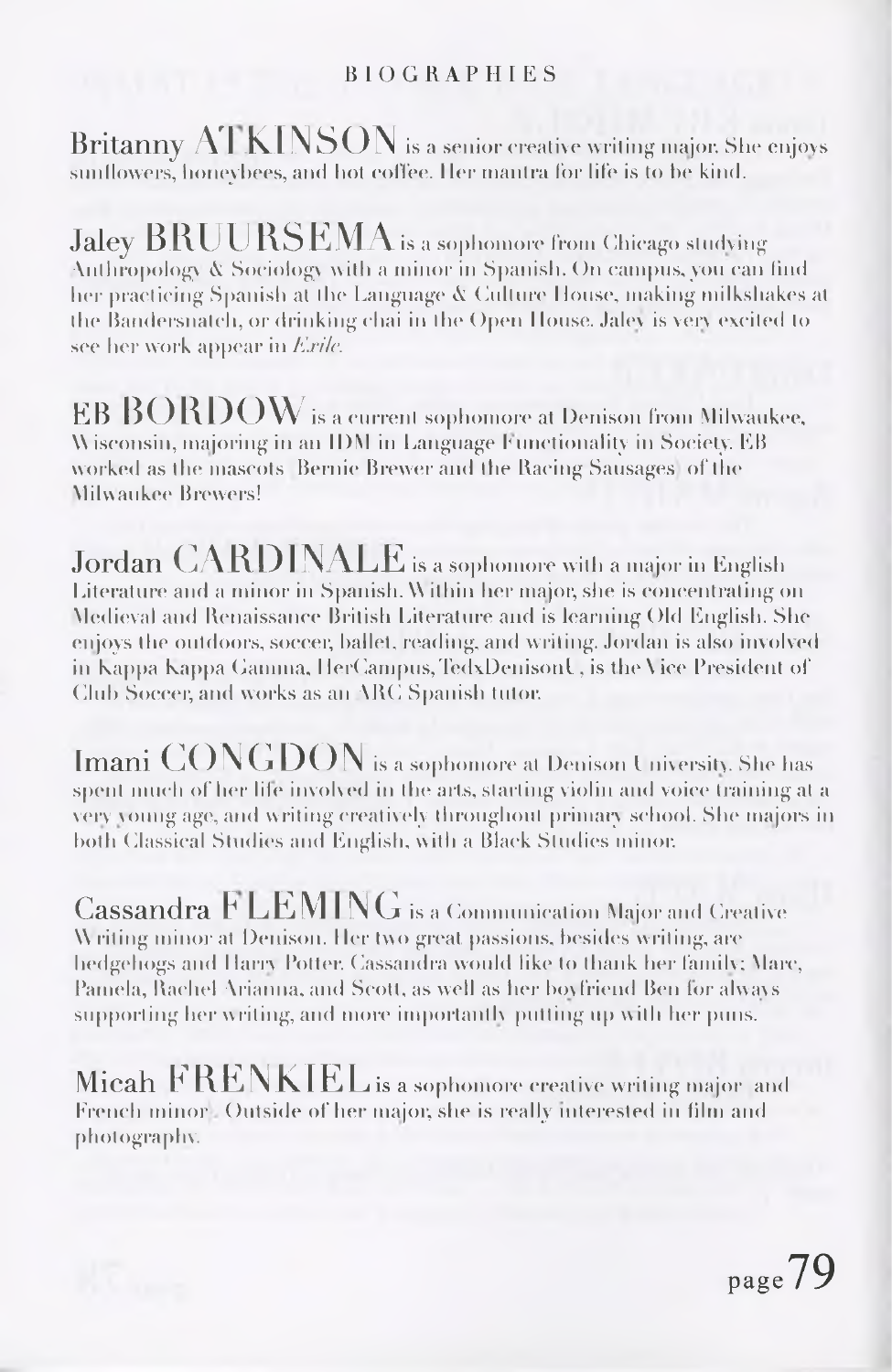${\rm Ellen\;KAJCA}$  is a junior global commerce major. She created the piece, "Woven Dreams of Ecuador" while abroad in Ecuador and was constantly inspired by the nature around her.

Molly  $\rm{KEISMAN}$  is a junior communication major with a concentration in narrative nonfiction writing. She is currently studying abroad in Rabat, Morocco.

Yuliya KLISHCH is <sup>a</sup> first-year PPE major with <sup>a</sup> Studio Art minor. Her two great passions are painting and *The Office.* She is originally from Ukraine.

Allison  $\rm KONECZNY$  is a senior Psychology major and Creative Writing minor at Denison University. On campus, she is involved in the Doobie, DCA, Big Brothers Big Sisters, and is currently conducting senior research in Psychology. Although her life is quite lovely, Allison has a tendency Io write of the dark and disturbing.This mav stem from her obsession with Sylvia Plath at the age of 16 that she could never quite shake. Now, Allison spends her days drinking fruit smoothies, taking care of her plants, and reading too many love poems.

**Dingxi Dennis**  $LU$  **is a native** of Guangzhou, China. Dingxi enjoys long walks. Hong Kong films from the '90s, and cleaning his room. He speaks Mandarin, Cantonese, and English, and writes creatively in English mostly, lie double majors in English and philosophy.

Sophia  $\text{MENCON}$  is a 19-year-old writer and Washington, D.C. native. Presently, she lives in rural Ohio, where she has accidentally killed two beta fish, and also studies English: Creative Writing and Theatre at Denison University. Her work has previously appeared in *Pulp, Literary Orphans, Exile,* and *Mangrove.*

**Justine MORELLI** is a Senior Anthropology Sociology and Women's A Gender Studies double major from Pepperell. Massachusetts. She enjoys going on long runs in the Bio Reserve and writing in her free time. She plans on pursuing a degree in Public Health after graduation.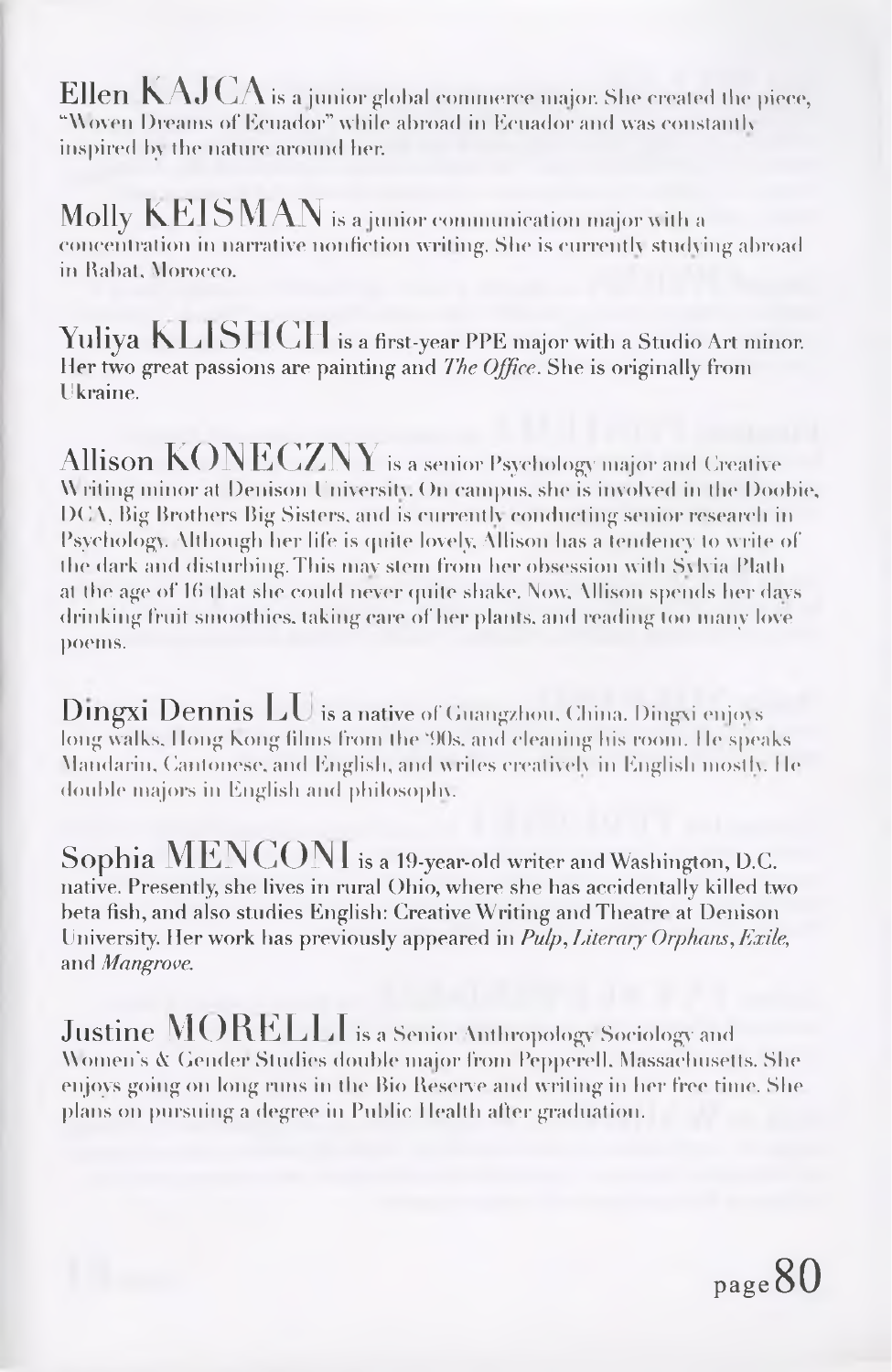Josi MILLER is <sup>a</sup> sophomore from Indianapolis, Indiana studying \nthropologv/jSoc-iolog'y and Spanish. She likes to work with oil paints, ceramics, and watercolors, and most of her pieces contain flowers with contrasting and vibrant colors. Iler work is mainly experimental that contain elements of nature. In her free lime, she enjoys traveling with friends and family, cooking, and playing soccer.

Anna  $\mathrm{OWENS}$  is currently a Junior at Denison University. She is a studio Art Major pursuing her BEA. She created the pieces, "Patrick," "Sydney and "John" the fall of 2017 while studying abroad at the Marehutz School of Eine \rt in \ix en Provence Prance.

Elizabeth  $\text{POS}$  I EMA is a senior Biology major and English Literature minor. She is deeply in love with art, science, nature, and the intersections between them. On most days, she can be found either birding in the Bioreserve or baking bread in her apartment.

 $\operatorname{SamRICE}$  is a junior studying English, Music, and German. He is from Columbus, Ohio and is currently spending a semester in Bath, England. <sup>I</sup> Ie plans on attending graduate school for Creative \\ riling, focusing on poetry.

Mattie SHEPARD is a senior Creative Writing major and Spanish minor from Indianapolis, Indiana. She is a fencer and an avid board game player. Her life goal is to open a small independent bookstore.

Alexandra  $\text{TERLESKY}$  is a sophomore studying English Creative \\ riling with two minors in french and Studio \rt. Siu\* has absolutely no idea how those three will combine into a profession, but she's just hoping for the best! To distract herself from worrying too much about it, she partakes in the Fencing Club and listens to her favorite movie scores.

Aidan VAN SUETENDAEL is a senior Creative Writing major and Bluegrass Music minor from Stuart, Florida. When she isn't writing poems, she's playing banjo.

Amber WARDZALA class of 2021, is an English Creative Writing major. Of Anishinaabe ancestry from \\ bile Earth Beservalion, she is <sup>a</sup> resident of Burlington, \\ isconsin. In her free time, she reads, writes, fences, practices various art forms, and goes for walks in nature.